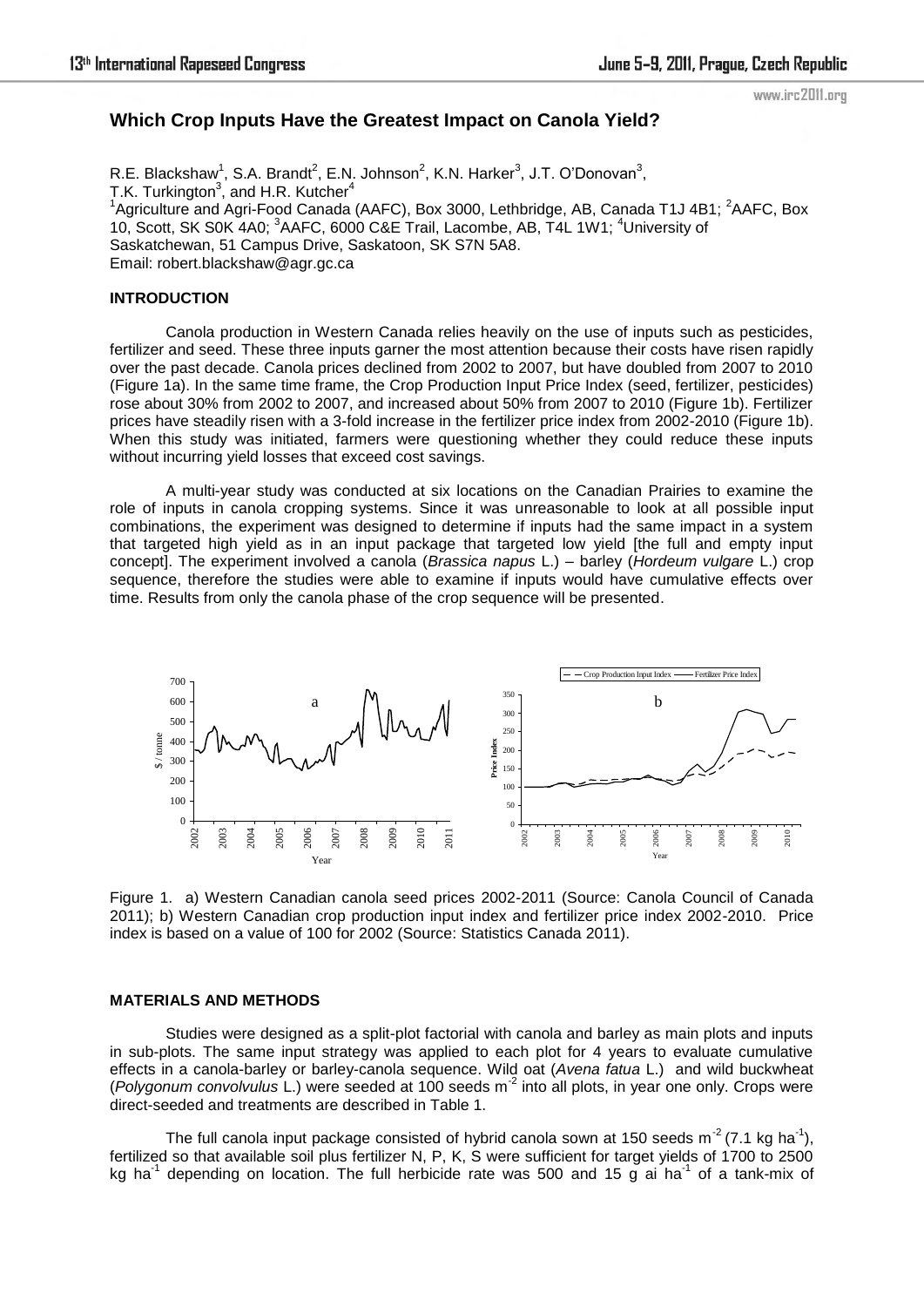glufosinate and clethodim, respectively. The empty canola package consisted of open pollinated canola sown at 75 seeds  $m^2$  (3.6 kg ha<sup>-1</sup>), no fertilizer, and no herbicide. The 50% fertilizer rate targeted 50% yields, while the 50% herbicide rate was 250 and 7.5 g ai ha<sup>-1</sup> of glufosinate and clethodim, respectively. Studies were initiated in 2005 at Lacombe, Beaverlodge and Fort Vermilion in AB, and Scott and Melfort SK, and in 2006 at Lethbridge AB. Data collection included plant density, weed density and biomass, residual soil nutrients, grain yield, and crop quality factors.

Table 1. Input treatment descriptions.

| 1) Full package (Full)                          | 2) Empty package (Empty)                       |
|-------------------------------------------------|------------------------------------------------|
| 3) Full package minus genetics (F_m_G)          | 4) Empty package plus genetics $(E_p_G)$       |
| 5) Full package minus seed $(F_m_S)$            | 6) Empty package plus seed $(E_p_S)$           |
| 7) Full package minus 50% fertilizer (F_m_50F)  | 8) Empty package plus 50% fertilizer (E_p_50F) |
| 9) Full package minus 100% fertilizer $(F_m F)$ | 10) Empty package plus 100% fertilizer (E_p_F) |
| 11) Full package minus 50% herbicide (F_m_50H)  | 12) Empty package plus 50% herbicide (E_p_50H) |
| 13) Full package minus 100% herbicide (F_m_H)   | 14) Empty package plus 100% herbicide (E_p_H)  |

\*G=hybrid cultivar; S=high seeding rate.

### **RESULTS AND DISCUSSION**

When combined across site-years, removing all fertilizer from the full input package resulted in slightly higher canola plant densities (Table 2). This indicates that fertilizer was causing seedling damage in some instances, even though fertilizer was either side or mid-row banded. Treatments seeded at 75 seeds m<sup>-2</sup> had significantly lower plant densities than treatments seeded at 150 seeds m<sup>-</sup>  $2$ . Adding inputs other than seed to an empty input package did not increase plant density.

Removing herbicide from a full input package resulted in significantly higher weed densities and weed biomass (Table 2); however, cutting herbicide rates by 50% resulted in no statistical difference. The addition of either 50 or 100% herbicide to an empty input package were the only inputs that reduced weed density or weed biomass in an empty input package.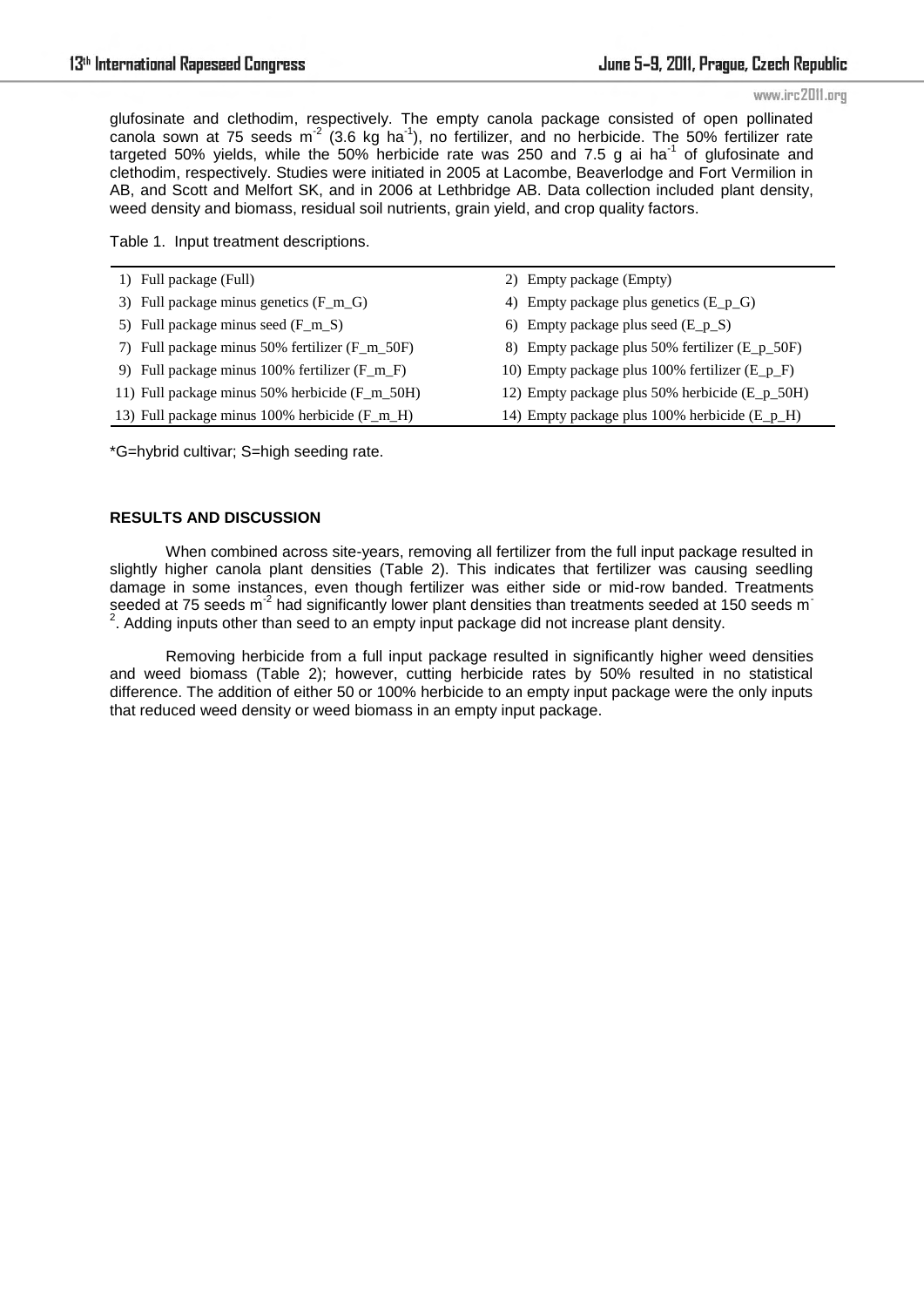www.irc2011.org

Table 2.Effect of crop inputs on canola plant density, weed density, weed biomass and

|                   |                       |              |      | Weed                  |       |      | Weed           |              |             | Canola         |          |    |
|-------------------|-----------------------|--------------|------|-----------------------|-------|------|----------------|--------------|-------------|----------------|----------|----|
|                   | Plants                |              |      | Density               |       |      | <b>Biomass</b> |              |             | Yield          |          |    |
| Effect / Contrast | $(\# \text{ m}^{-2})$ | $\mathbf{a}$ | b    | $(\# \text{ m}^{-2})$ | a     | b    | $(kg ha-1)$    | $\mathbf{a}$ | $\mathbf b$ | $(kg ha^{-1})$ | $\rm{a}$ | b  |
| Full              | 99                    |              | **   | 39                    |       | **   | d              |              |             | 2469           |          | ** |
| $F_m_50H$         | 101                   |              | **   | 51                    |       | **   | 24             | *            | $***$       | 2442           |          | ** |
| $F_m$ _50S        | 65                    | $**$         |      | 43                    |       | **   | 11             |              | $***$       | 2395           |          | ** |
| $F_m_{50F}$       | 106                   |              | **   | 44                    |       | $**$ | 9              |              | $***$       | 2205           | *        | ** |
| Full_m_G          | 91                    | $\ast$       | $**$ | 36                    |       | $**$ | 10             |              | $***$       | 2125           | $**$     | ** |
| $Full_m_F$        | 111                   | $**$         | **   | 39                    |       | **   | 12             |              | $***$       | 1807           | $**$     | ** |
| Full_m_H          | 96                    |              | **   | 157                   | **    |      | 1164           | $**$         |             | 1484           | $**$     | ** |
| $E_p$ $H$         | 65                    | $**$         |      | 54                    |       | $**$ | 50             | $**$         | $***$       | 1468           | $**$     | ** |
| $E_p_50H$         | 60                    | **           |      | 92                    | $***$ | $**$ | 219            | $**$         | $**$        | 1283           | **       | ** |
| $E_p_F$           | 54                    | **           |      | 211                   | **    |      | 2465           | $**$         |             | 899            | **       |    |
| $E_p_G$           | 67                    | **           |      | 178                   | **    |      | 1621           | $**$         |             | 878            | $***$    |    |
| $E_p$ _50F        | 56                    | **           |      | 199                   | **    |      | 2351           | $***$        |             | 834            | **       |    |
| $E_p_S$           | 95                    |              | **   | 164                   | **    |      | 1701           | $**$         |             | 792            | $***$    |    |
| Empty             | 60                    | **           |      | 199                   | **    |      | 2041           | $**$         |             | 701            | $***$    |    |

canola yield. Mean of 21 site-years.

<sup>a</sup> Statistical significance (<sup>\*\*</sup> = 0.05 ≥ P value ≥ 0.01; and <sup>\*\*\*</sup>' = P value < 0.01) of comparisons to 'Full' treatment.

<sup>b</sup> Statistical significance (<sup>\*\*</sup> = 0.05 ≥ P value ≥ 0.01; and <sup>\*\*\*</sup> = P value < 0.01) of comparisons to 'Empty' treatment.

 $\degree$ 'Full' treatment was not included for the analysis of weed biomass.

Removing 50% and 100% fertilizer, genetics, and 100% herbicide from a full input package resulted in lower canola yields (Table 2). The impact of cutting fertilizer by 50% was cumulative since canola yields were not lower than the full input package in the first year of the study, but were significantly lower in Years 2, 3, and 4 (Table 3). Eliminating herbicide resulted in no detectable yield reduction in Year 1; however, it resulted in severe yield reductions in Years 2, 3, and 4 (Table 3). This indicates that it may be able to cut and eliminate inputs for a short time period; however, reduction or elimination will severely limit yield potential over time. The only inputs that improved yields of the empty input package was 50 and 100% herbicide when data were combined over all years (Table 2); however, adding genetics and full rates of fertilizer resulted in higher yields in the first two years of the study (Table 3). This indicates that these two inputs were not able to overcome the cumulative effects of weed interference over the four years of the study.

Yield responses in Table 2 from the addition of seed, genetics, fertilizer and herbicide were 91, 177, 198, and 768 kg ha<sup>-1</sup>, respectively. The expected total yield response from these inputs is 1234 kg ha<sup>-1</sup>; however, the difference in yield between the full and empty input package was 1768 kg ha<sup>-1</sup>. This indicates that there may be synergistic yield interactions when inputs are stacked. Examining the year 4 data in Table 4 provides an indication of the cumulative effects of inputs over time. Yield responses from the addition of seed, genetics, fertilizer and herbicide were 6, 56, 138, and 1125 kg ha<sup>-1</sup>, respectively; however the difference in yield between the empty and full input package was 2532 kg ha $^{-1}$ .